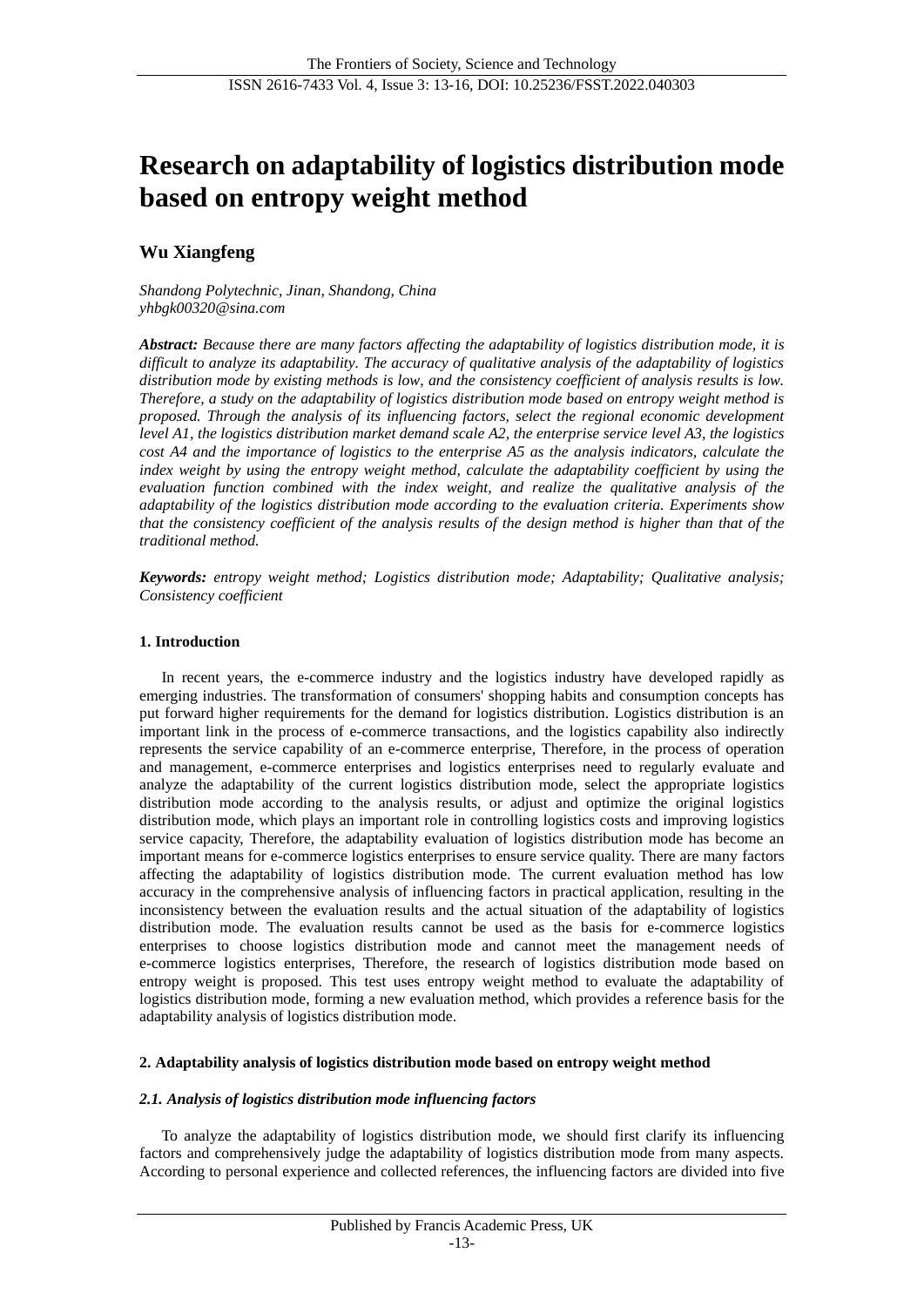categories, including regional economic development level *A*1 , logistics distribution market demand scale  $A_2$ , enterprise service level  $A_3$ , logistics cost  $A_4$  and logistics importance to enterprises  $A_5$ [1]. The determination of regional economic development level is mainly based on the consumption level of regional residents and the coverage of logistics terminal service outlets; The evaluation of the market demand scale of logistics distribution is mainly determined according to the delivery quantity of items and the collection quantity of items; The service level of logistics enterprises is determined according to the distribution capacity and service quality of logistics enterprises, and the logistics cost is determined according to the investment cost, distribution cost and selection cost; The importance of logistics to enterprises is determined according to the economic strategic position of logistics in logistics enterprises and self-supporting ability. The above five influencing factors are selected as the primary indicators, and each sub factor is taken as the secondary indicators to build the adaptability evaluation index system of logistics distribution mode.

## *2.2. Weight calculation of influencing factors based on entropy weight method*

Use the 1-5 scoring method to score the selected secondary indicators. 1-5 points respectively mean low, low, general, high and high. Logistics experts score each secondary indicator according to the actual situation, and add the secondary indicator scores to obtain the primary indicator score corresponding to the secondary indicator [2]. The comparison data column  $\overline{R}$  is formed according to the index score, and then the difference between the evaluation objects in the comparison data column *R* is analyzed by using the entropy weight method, and the entropy value of the evaluation index is calculated by using the judgment matrix. The following table is the weight calculation matrix based on the entropy weight method.

| R                                                         | Regional<br>economic<br>development level<br>A1 | Demand scale of<br>logistics<br>distribution<br>market A2 | Enterprise<br>service level<br>A <sub>3</sub> | Logistics cost<br>A4 | Importance of<br>logistics to<br>enterprises A5 |
|-----------------------------------------------------------|-------------------------------------------------|-----------------------------------------------------------|-----------------------------------------------|----------------------|-------------------------------------------------|
| Regional<br>economic<br>development level<br>A1           |                                                 | 2                                                         | $\overline{2}$                                | 3                    | 3                                               |
| Demand scale of<br>logistics<br>distribution market<br>A2 | 1/3                                             | 1/3                                                       | $\overline{2}$                                | $\overline{2}$       | 3                                               |
| Enterprise service<br>level A3                            | 1/3                                             | 1/3                                                       | 1/3                                           | 2                    | $\overline{2}$                                  |
| Logistics cost A4                                         | 1/3                                             | 1/3                                                       | 1/3                                           | 1/3                  | 2                                               |
| Importance of<br>logistics to<br>enterprises A5           | 1/3                                             | 1/3                                                       | 1/3                                           | 1/3                  | 1/3                                             |

*Table 1: Calculation matrix of index entropy based on entropy weight method*

The entropy value of each index is obtained by using the above judgment matrix, and then the weight of the index is calculated by combining the score of each index and the adaptability correlation coefficient with the logistics distribution mode. The calculation formula is:

$$
\varpi_{R1} = -k \sum_{j} y \ln w \tag{1}
$$

In formula (1),  $\overline{\omega}_{R1}$  represents the index weight value in comparison data column  $R$ ; Entropy Index  $k$ ;  $j$  represents the total number of indicators in comparative data column  $R$ ;  $\gamma$  refers to index scoring;  $W$  represents the correlation coefficient between the index and the adaptability of logistics distribution mode [3]. The weight can be obtained from the above formula.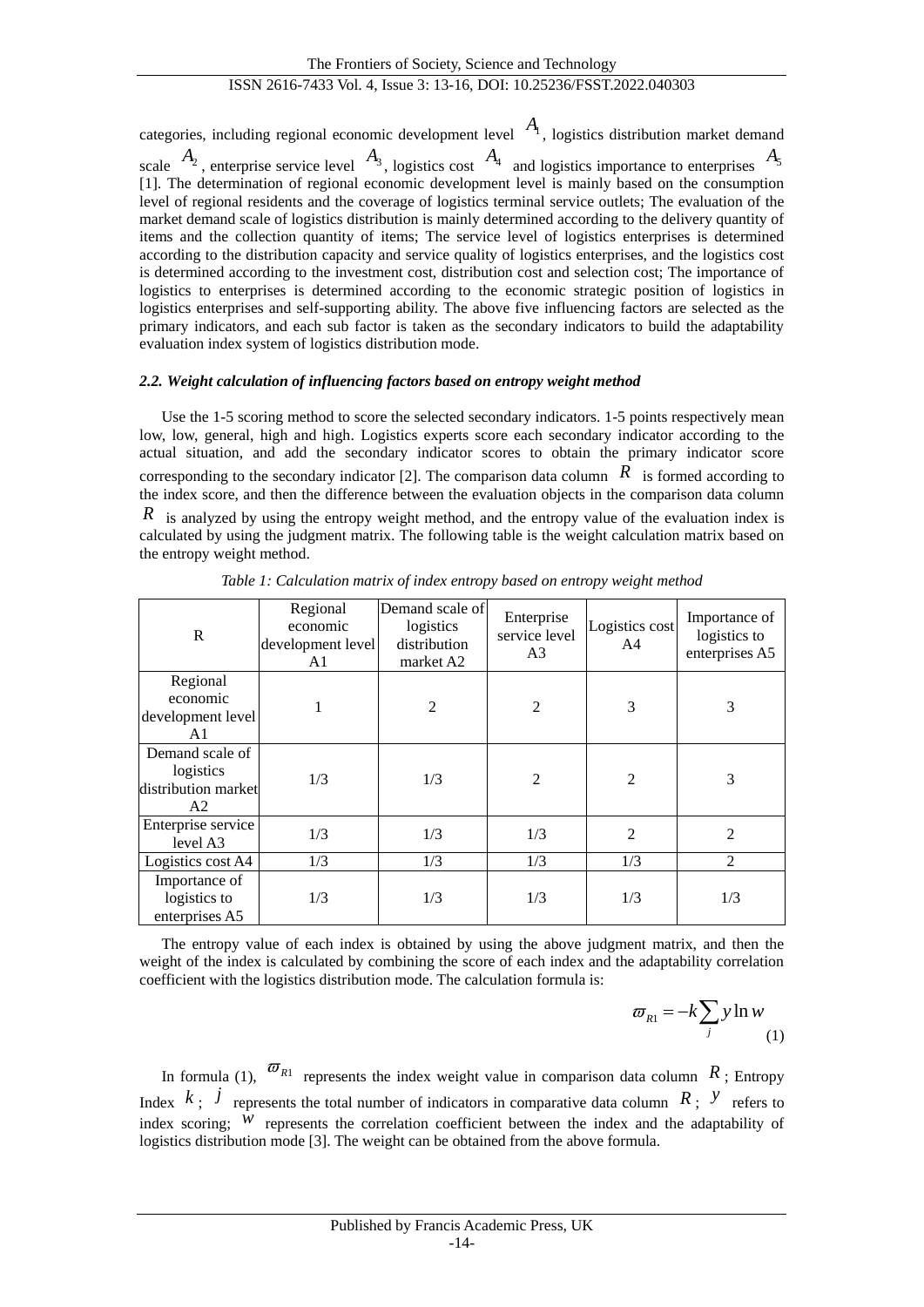## ISSN 2616-7433 Vol. 4, Issue 3: 13-16, DOI: 10.25236/FSST.2022.040303

### *2.3. Adaptability evaluation of logistics distribution mode*

According to the index weight value, the evaluation function is used to comprehensively analyze each index, which is expressed as follows:

$$
f(x) = \sum_{j} \varpi_{R1} hq
$$
 (2)

In formula (2),  $f(x)$  represents the adaptability coefficient of logistics distribution mode; h represents the relative difference between the evaluation index and the reference data;  $q$  represents the evaluation coefficient, which is usually taken as 0.15 [4]. The adaptability coefficient calculated by the above formula ranges from - 1-0. The closer the adaptability coefficient is to 0, the higher the adaptability of the logistics distribution mode is. This time, five levels of high, high, general, low and low are set according to the actual demand. When the adaptability coefficient is between - 0.2-0, the adaptability level of the logistics distribution mode is high; When the adaptability coefficient is between - 0.4 and - 0.2, the adaptability level of logistics distribution mode is high; When the adaptability coefficient is between - 0.6 and - 0.4, the adaptability level of logistics distribution mode is general; When the adaptability coefficient is between -0.8 and -0.6, the adaptability level of logistics distribution mode is low; When the adaptability coefficient is between - 1 and - 0.8, the adaptability level of logistics distribution mode is low [5]. According to the above standards, the qualitative analysis of the adaptability of logistics distribution mode is realized.

## **3. Experimental demonstration and analysis**

The experiment takes an e-commerce logistics enterprise as the experimental object. The enterprise has five existing logistics distribution modes. The adaptability of these five logistics distribution modes is rated and analyzed by using this design method and traditional methods. According to the above process, the indexes are comprehensively analyzed. The experiment is carried out in five times and the experimental data are recorded. The experiment takes the structural consistency coefficient analyzed by the two methods as the experimental results, records the analysis results for five times in the experiment, compares and analyzes them with the actual situation by using guad software, and calculates the consistency coefficient. The consistency coefficient indicates the degree of consistency of the results with the actual situation. The higher the coefficient, the higher the degree of consistency and the higher the analysis accuracy. Therefore, through the comparative analysis of the consistency coefficient of the two methods, to judge the feasibility and effectiveness of the design method, the calculation data of guad software are shown in the table below.

| Number of experiments | Design method | Traditional method |  |
|-----------------------|---------------|--------------------|--|
| for the first time    | 0.989         | 0.584              |  |
| The second time       | 0.999         | 0.625              |  |
| third time            | 0.973         | 0.257              |  |
| Fourth time           | 0.968         | 0.578              |  |
| Fifth time            | 0 998         | 0.564              |  |

*Table 2: Comparison of consistency coefficients of analysis results of the two methods*

It can be seen from the data in the above table that the consistency coefficient of the analysis results of the design method is above 0.95, and the maximum consistency coefficient can reach 0.999, indicating that the analysis results of the design method are basically consistent with the actual situation; The maximum consistency coefficient of the analysis results of the traditional method is only 0.625 and the minimum is 0.257. The consistency coefficient of the design method is higher than that of the traditional method. Therefore, through comparative analysis, it is verified that the design method is better than the traditional method in terms of accuracy, which can effectively ensure the accuracy of the adaptability analysis of the logistics distribution mode, and is more suitable for the adaptability evaluation and analysis of the logistics distribution mode.

### **4. Conclusions**

This time, taking the entropy weight method as the theoretical basis and optimizing and innovating